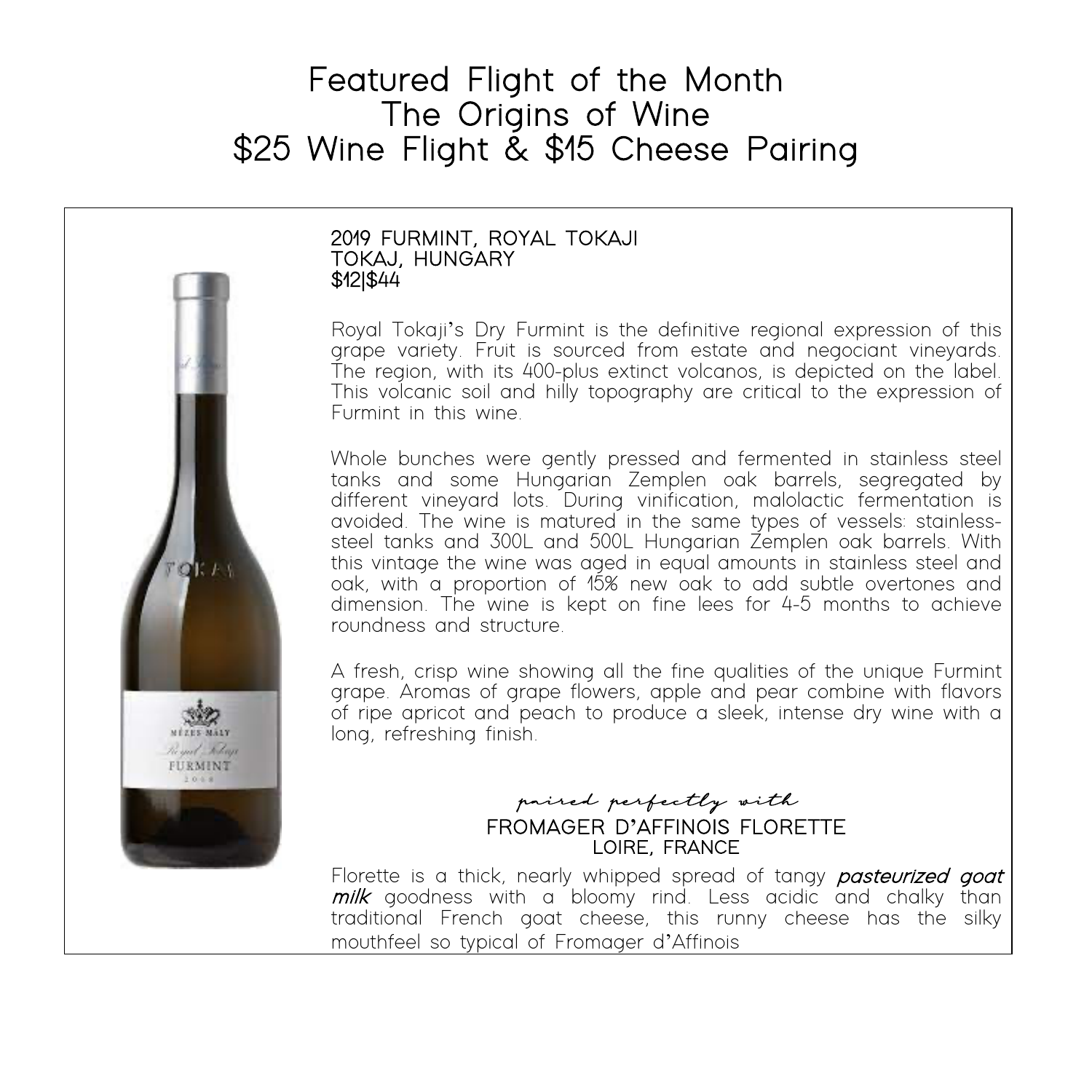# Featured Flight of the Month<br>The Origins of Wine<br>\$25 Wine Flight & \$15 Cheese Pairing



## 2020 ASSYRTIKO, IDISMA DRIOS<br>MACEDONIA, GREECE<br>\$18|\$65

Idisma Drios means 'sweetly oaked', a name that reflects the rich sweetness imparted by the oak barrel. Straw pale color, intense citrus- fruits aromas with a distinctive peachy character. After the skin contact maceration, the must is fermented in new and once used French oak barrels and matures in contact with its fine lees for about 5 months, for maximum body and aromatic complexity. It is a creamy wine, with strength, volume and concentration and at the same time a lemony feel that makes the wine lively and with nerve. The grapes come from vineyards in Mikrochori and Kali Vrisi, areas with cold winters and refreshing north winds during the summer.

### paired perfectly with MOLITERNO AL TARTUFO SARDINIA, ITALY

Produced on the island of Sardinia off the coast of Italy, this **pasteurized sheep milk** is an unforgettably dense and fudgy pecorino laced with thick veins of black truffle. While many truffle cheeses are fresh, this one is aged with the special ingredient added, interestingly, after some maturation has already taken place. After traditional wheels of Moliterno age for two months, the most flawless rounds are selected to become Tartufos and enclosed in plastic bags, so they stay soft. The paste is infused with freshly ground black truffles during a proprietary injection process, creating the unique zebra stripes whose flavors permeate wheels during additional months of aging; the cheese's surface is also rubbed with the truffles.